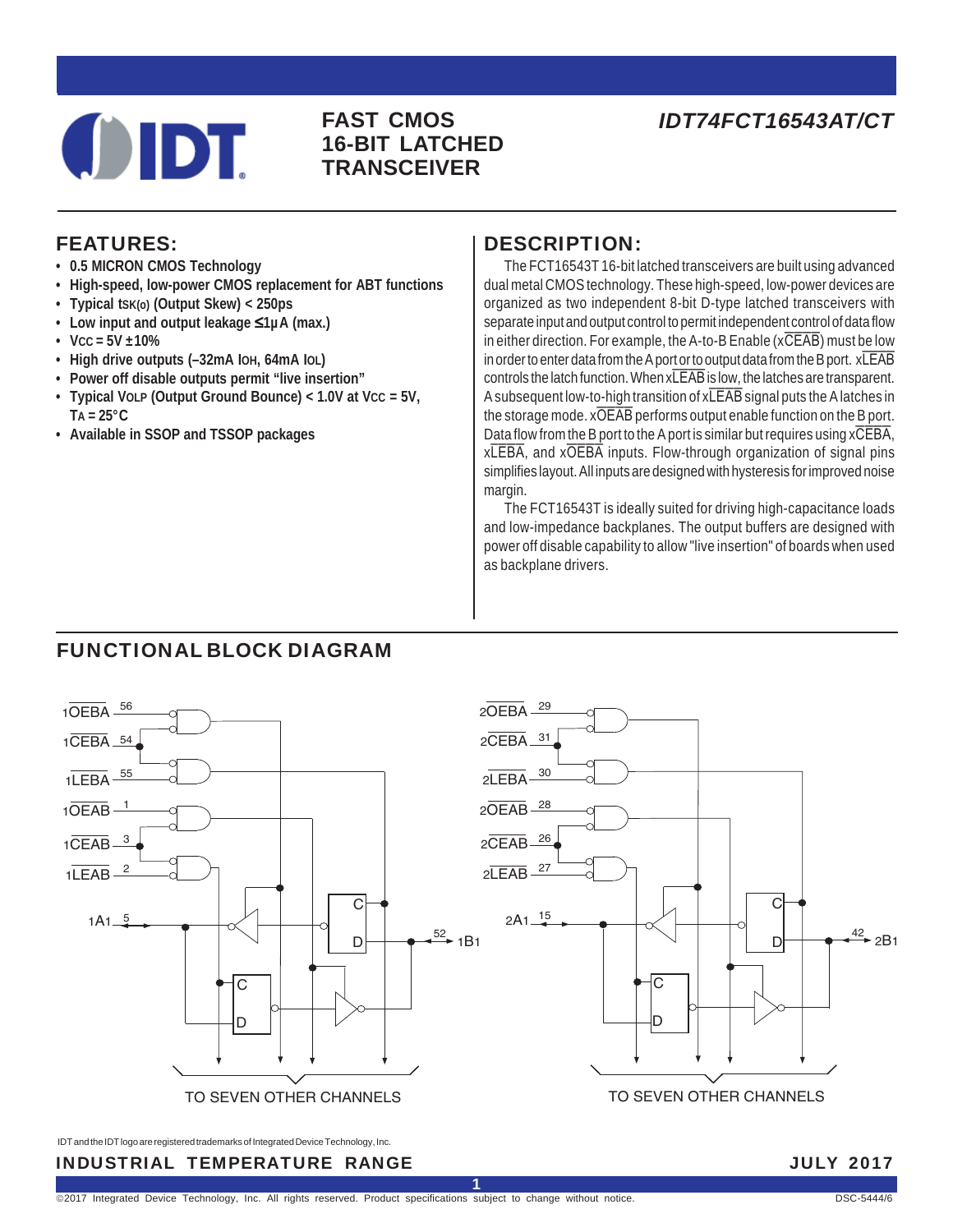#### PIN CONFIGURATION

| 10EAB                 | 1  | 56 | 1OEBA           |
|-----------------------|----|----|-----------------|
| 1LEAB                 | 2  | 55 | 1LEBA           |
| $1$ CEAB              | 3  | 54 | $1$ CEBA        |
| <b>GND</b>            | 4  | 53 | <b>GND</b>      |
| 1A1                   | 5  | 52 | 1B1             |
| 1A2                   | 6  | 51 | 1B <sub>2</sub> |
| <b>V<sub>CC</sub></b> | 7  | 50 | <b>Vcc</b>      |
| 1A3                   | 8  | 49 | 1B <sub>3</sub> |
| 1A4                   | 9  | 48 | 1B4             |
| 1A <sub>5</sub>       | 10 | 47 | 1B <sub>5</sub> |
| <b>GND</b>            | 11 | 46 | <b>GND</b>      |
| 1A6                   | 12 | 45 | 1B <sub>6</sub> |
| 1A7                   | 13 | 44 | 1B7             |
| 1A8                   | 14 | 43 | 1B <sub>8</sub> |
| 2A1                   | 15 | 42 | 2B1             |
| 2A2                   | 16 | 41 | 2B <sub>2</sub> |
| 2A3                   | 17 | 40 | 2B3             |
| <b>GND</b>            | 18 | 39 | <b>GND</b>      |
| 2A4                   | 19 | 38 | 2B4             |
| 2A5                   | 20 | 37 | 2B <sub>5</sub> |
| 2A6                   | 21 | 36 | 2B <sub>6</sub> |
| <b>Vcc</b>            | 22 | 35 | <b>Vcc</b>      |
| 2A7                   | 23 | 34 | 2B7             |
| 2A8                   | 24 | 33 | 2B8             |
| <b>GND</b>            | 25 | 32 | <b>GND</b>      |
| $2\overline{CEAB}$    | 26 | 31 | 2CEBA           |
| 2LEAB                 | 27 | 30 | 2LEBA           |
| 20EAB                 | 28 | 29 | 20EBA           |

#### **TOP VIEW**

| Package Type | Package Code      | Order Code |
|--------------|-------------------|------------|
| <b>TSSOP</b> | PAG <sub>56</sub> | <b>PAG</b> |
| SSOP         | <b>PVG56</b>      | <b>PVG</b> |

#### PIN DESCRIPTION

| <b>Pin Names</b> | <b>Description</b>                           |
|------------------|----------------------------------------------|
| <b>xOEAB</b>     | A-to-B Output Enable Input (Active LOW)      |
| <b>XOEBA</b>     | B-to-A Output Enable Input (Active LOW)      |
| xCEAB            | A-to-B Enable Input (Active LOW)             |
| <b>xCEBA</b>     | B-to-A Enable Input (Active LOW)             |
| <b>xLEAB</b>     | A-to-B Latch Enable Input (Active LOW)       |
| <b>xLEBA</b>     | B-to-A Latch Enable Input (Active LOW)       |
| xAx              | A-to-B Data Inputs or B-to-A 3-State Outputs |
| x B x            | B-to-A Data Inputs or A-to-B 3-State Outputs |
|                  |                                              |

## ABSOLUTE MAXIMUM RATINGS(1)

| Symbol               | <b>Description</b>                   | Max               | Unit          |
|----------------------|--------------------------------------|-------------------|---------------|
| $V$ TERM $^{(2)}$    | Terminal Voltage with Respect to GND | $-0.5$ to 7       |               |
| VTERM <sup>(3)</sup> | Terminal Voltage with Respect to GND | $-0.5$ to Vcc+0.5 |               |
| <b>TSTG</b>          | Storage Temperature                  | $-65$ to $+150$   | $^{\circ}$ C. |
| <b>IOUT</b>          | DC Output Current                    | $-60$ to $+120$   | mA            |

#### **NOTES:**

- 1. Stresses greater than those listed under ABSOLUTE MAXIMUM RATINGS may cause permanent damage to the device. This is a stress rating only and functional operation of the device at these or any other conditions above those indicated in the operational sections of this specification is not implied. Exposure to absolute maximum rating conditions for extended periods may affect reliability.
- 2. All device terminals except FCT162XXX Output and I/O terminals.
- 3. Outputs and I/O terminals for FCT162XXX.

#### CAPACITANCE (TA = +25°C, f = 1.0MHz)

| Symbol | Parameter <sup>(1)</sup>  | Conditions          | Typ. | Max. | Unit |
|--------|---------------------------|---------------------|------|------|------|
| ΟIΝ    | Input Capacitance         | $= 0V$<br>Vin       | 3.5  |      | рF   |
| COUT   | <b>Output Capacitance</b> | $V$ <i>N</i> $= 0V$ | 3.5  |      | рF   |

#### **NOTE:**

1. This parameter is measured at characterization but not tested.

#### FUNCTION TABLE<sup>(1, 2)</sup>

#### For A-to-B (Symmetric with B-to-A)

|                    |              |              | Latch         | Output                  |
|--------------------|--------------|--------------|---------------|-------------------------|
|                    | Inputs       |              | <b>Status</b> | <b>Buffers</b>          |
| $x\overline{CEAB}$ | <b>xLEAB</b> | <b>xOEAB</b> | xAx to xBx    | xBx                     |
| Н                  |              | Х            | Storing       |                         |
|                    |              |              | Storing       |                         |
|                    |              |              | Transparent   | <b>Current A Inputs</b> |
|                    |              |              | Storing       | Previous* A Inputs      |
|                    |              | Н            | Transparent   |                         |
|                    |              |              | Storing       |                         |

**NOTES**:

1. \* Before xLEAB LOW-to-HIGH Transition

L = LOW Voltage Level

 $X = Don't Care$ 

H = HIGH Voltage Level

<sup>2.</sup> A-to-B data flow shown; B-to-A flow control is the same, except using xCEBA, xLEBA and xOEBA.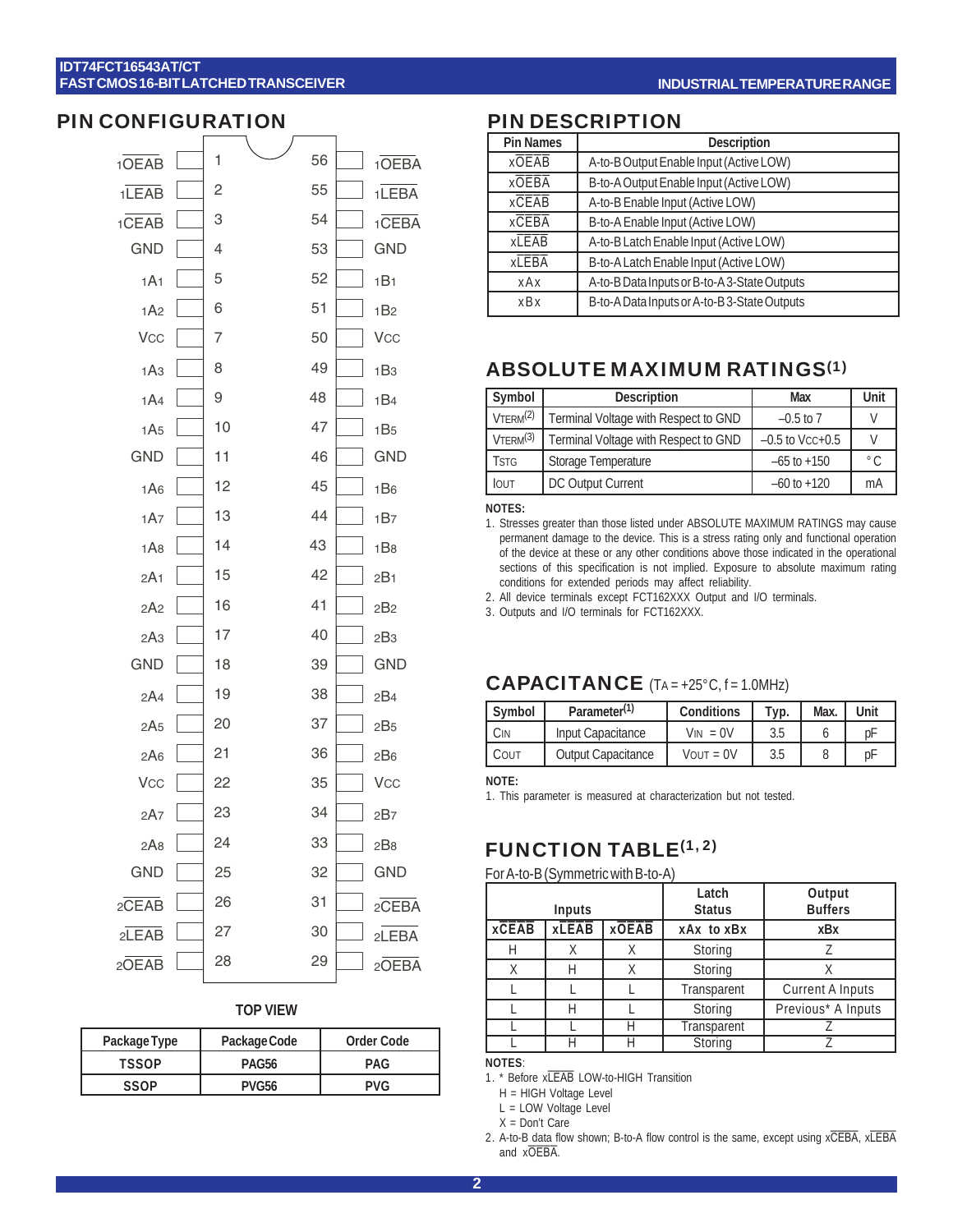## DC ELECTRICAL CHARACTERISTICS OVER OPERATING RANGE

Following Conditions Apply Unless Otherwise Specified: Industrial: TA =  $-40^{\circ}$ C to  $+85^{\circ}$ C, Vcc =  $5.0V \pm 10\%$ 

| Symbol                | Parameter                                      | Test Conditions <sup>(1)</sup> |              | Min.  | Typ. <sup>(2)</sup> | Max.   | Unit    |
|-----------------------|------------------------------------------------|--------------------------------|--------------|-------|---------------------|--------|---------|
| <b>V<sub>IH</sub></b> | Input HIGH Level                               | Guaranteed Logic HIGH Level    |              | 2     |                     |        | V       |
| VIL                   | Input LOW Level                                | Guaranteed Logic LOW Level     |              |       |                     | 0.8    | V       |
| <b>I</b> IH           | Input HIGH Current (Input pins) <sup>(5)</sup> | $VCC = Max$ .                  | $V_1 = VCC$  |       |                     | ±1     | $\mu$ A |
|                       | Input HIGH Current (I/O pins) <sup>(5)</sup>   |                                |              |       |                     | ±1     |         |
| III.                  | Input LOW Current (Input pins) <sup>(5)</sup>  |                                | $VI = GND$   |       |                     | ±1     |         |
|                       | Input LOW Current (I/O pins) <sup>(5)</sup>    |                                |              |       |                     | ±1     |         |
| <b>l</b> ozh          | High Impedance Output Current                  | $VCC = Max$ .                  | $V_0 = 2.7V$ |       |                     | ±1     | μA      |
| lozl                  | $(3-State$ Output pins $)^{(5)}$               |                                | $Vo = 0.5V$  |       |                     | ±1     |         |
| VIK                   | Clamp Diode Voltage                            | $Vcc = Min.$ , $lin = -18mA$   |              |       | $-0.7$              | $-1.2$ | V       |
| $\log$                | <b>Short Circuit Current</b>                   | $Vcc = Max.$ , $Vo = GND(3)$   |              | $-80$ | $-140$              | $-250$ | mA      |
| <b>V<sub>H</sub></b>  | Input Hysteresis                               |                                |              |       | 100                 |        | mV      |
| ICCL                  | Quiescent Power Supply Current                 | $Vcc = Max$                    |              |       | 5                   | 500    | μA      |
| <b>ICCH</b>           |                                                | $V_{IN} = GND$ or $V_{CC}$     |              |       |                     |        |         |
| ICCZ                  |                                                |                                |              |       |                     |        |         |

## OUTPUT DRIVE CHARACTERISTICS

| Symbol     | Parameter                                     | Test Conditions <sup>(1)</sup>      |                          | Min.  | Typ. $(2)$ | Max.    | Unit |
|------------|-----------------------------------------------|-------------------------------------|--------------------------|-------|------------|---------|------|
| Iо         | Output Drive Current                          | $Vcc = Max.$ , $Vo = 2.5V^{(3)}$    |                          | $-50$ |            | $-180$  | mA   |
| <b>VOH</b> | Output HIGH Voltage                           | $V_{CC} = Min$ .                    | $IOH = -3mA$             | 2.5   | 3.5        |         |      |
|            |                                               | $V_{IN} = V_{IH}$ or $V_{IL}$       | $IOH = -15mA$            | 2.4   | 3.5        |         |      |
|            |                                               |                                     | $IOH = -32mA^{(4)}$      |       | 3          |         |      |
| VOL        | Output LOW Voltage                            | $VCC = Min$ .                       | $\Omega = 64 \text{ mA}$ |       | 0.2        | 0.55    |      |
|            |                                               | $V_{IN} = V_{IH}$ or $V_{IL}$       |                          |       |            |         |      |
| <b>OFF</b> | Input/Output Power Off Leakage <sup>(5)</sup> | $Vcc = 0V$ , $VIN = or VO \le 4.5V$ |                          |       |            | $\pm 1$ | μA   |

**NOTES:**

1. For conditions shown as Min. or Max., use appropriate value specified under Electrical Characteristics for the applicable device type.

2. Typical values are at Vcc =  $5.0V$ ,  $+25^{\circ}$ C ambient.

3. Not more than one output should be shorted at one time. Duration of the test should not exceed one second.

4. Duration of the condition can not exceed one second.

5. This test limit for this parameter is  $\pm 5\mu A$  at TA = -55°C.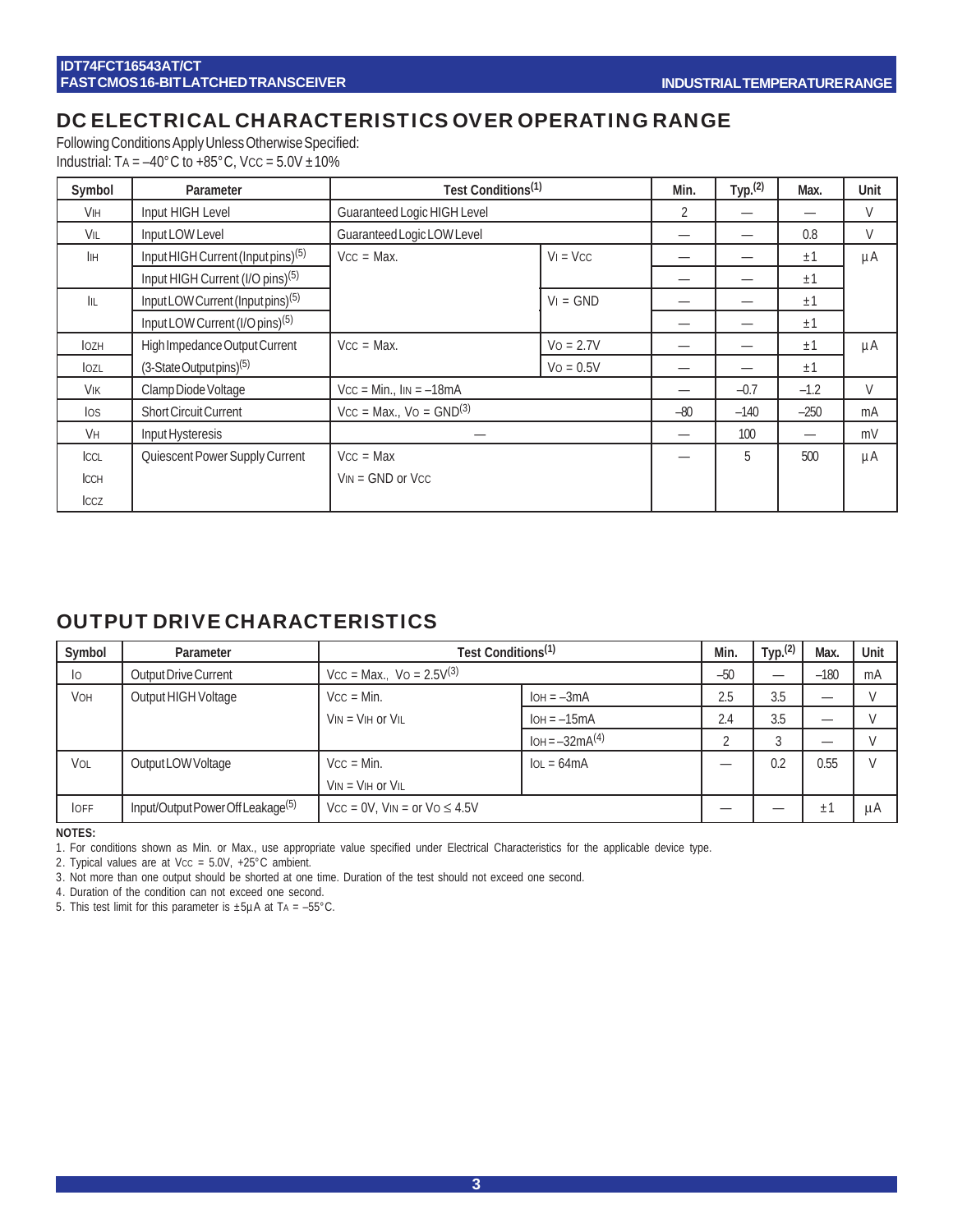## POWER SUPPLY CHARACTERISTICS

| Symbol       | Parameter                                                                              | Test Conditions <sup>(1)</sup>                                                                                                       |                             | Min.                     | Type <sub>1</sub> (2) | Max.         | Unit            |
|--------------|----------------------------------------------------------------------------------------|--------------------------------------------------------------------------------------------------------------------------------------|-----------------------------|--------------------------|-----------------------|--------------|-----------------|
| $\Delta$ ICC | Quiescent Power Supply<br>Current TTL Inputs HIGH                                      | $Vcc = Max$ .<br>$V_{IN} = 3.4V^{(3)}$                                                                                               |                             | $\overline{\phantom{0}}$ | 0.5                   | 1.5          | mA              |
| <b>ICCD</b>  | Dynamic Power Supply Current <sup>(4)</sup>                                            | Vcc = Max., Outputs Open<br>$x\overline{CEAB}$ and $x\overline{OEAB}$ = GND<br>$xCEBA = VCC$<br>One Input Toggling<br>50% Duty Cycle | $VIN = VCC$<br>$VIN = GND$  |                          | 60                    | 100          | $\mu$ A/<br>MHz |
| c            | Total Power Supply Current <sup>(6)</sup>                                              | Vcc = Max., Outputs Open<br>$fi = 10 MHz$<br>50% Duty Cycle                                                                          | $VIN = VCC$<br>$VIN = GND$  |                          | 0.6                   | 1.5          | mA              |
|              |                                                                                        | xLEAB, xCEAB and<br>$x\overline{OEAB}$ = GND<br>$xCEBA = VCC$<br>One Bit Toggling                                                    | $VIN = 3.4V$<br>$VIN = GND$ |                          | 0.9                   | 2.3          |                 |
|              |                                                                                        | Vcc = Max., Outputs Open<br>$fi = 2.5MHz$<br>50% Duty Cycle                                                                          | $VIN = VCC$<br>$VIN = GND$  |                          | 2.4                   | $4.5^{(5)}$  |                 |
|              | xLEAB, xCEAB and<br>$x\overline{OEAB}$ = GND<br>$xCEBA = VCC$<br>Sixteen Bits Toggling |                                                                                                                                      | $VIN = 3.4V$<br>$VIN = GND$ | -                        | 6.4                   | $16.5^{(5)}$ |                 |

**NOTES:**

1. For conditions shown as Max. or Min., use appropriate value specified under Electrical Characteristics for the applicable device type.

2. Typical values are at Vcc =  $5.0V$ , +25°C ambient.

3. Per TTL driven input (VIN =  $3.4V$ ). All other inputs at Vcc or GND.

4. This parameter is not directly testable, but is derived for use in Total Power Supply Calculations.

5. Values for these conditions are examples of the Icc formula. These limits are guaranteed but not tested.

6. IC = IQUIESCENT + IINPUTS + IDYNAMIC

 $IC = ICC + \Delta ICC$  DHNT + ICCD (fCPNCP/2 + fiNi)

ICC = Quiescent Current (ICCL, ICCH and ICCZ)

 $\Delta$ Icc = Power Supply Current for a TTL High Input (VIN = 3.4V)

DH = Duty Cycle for TTL Inputs High

NT = Number of TTL Inputs at DH

ICCD = Dynamic Current Caused by an Input Transition Pair (HLH or LHL)

fCP = Clock Frequency for Register Devices (Zero for Non-Register Devices)

 $NCP =$  Number of Clock Inputs at fcp

fi = Input Frequency

Ni = Number of Inputs at fi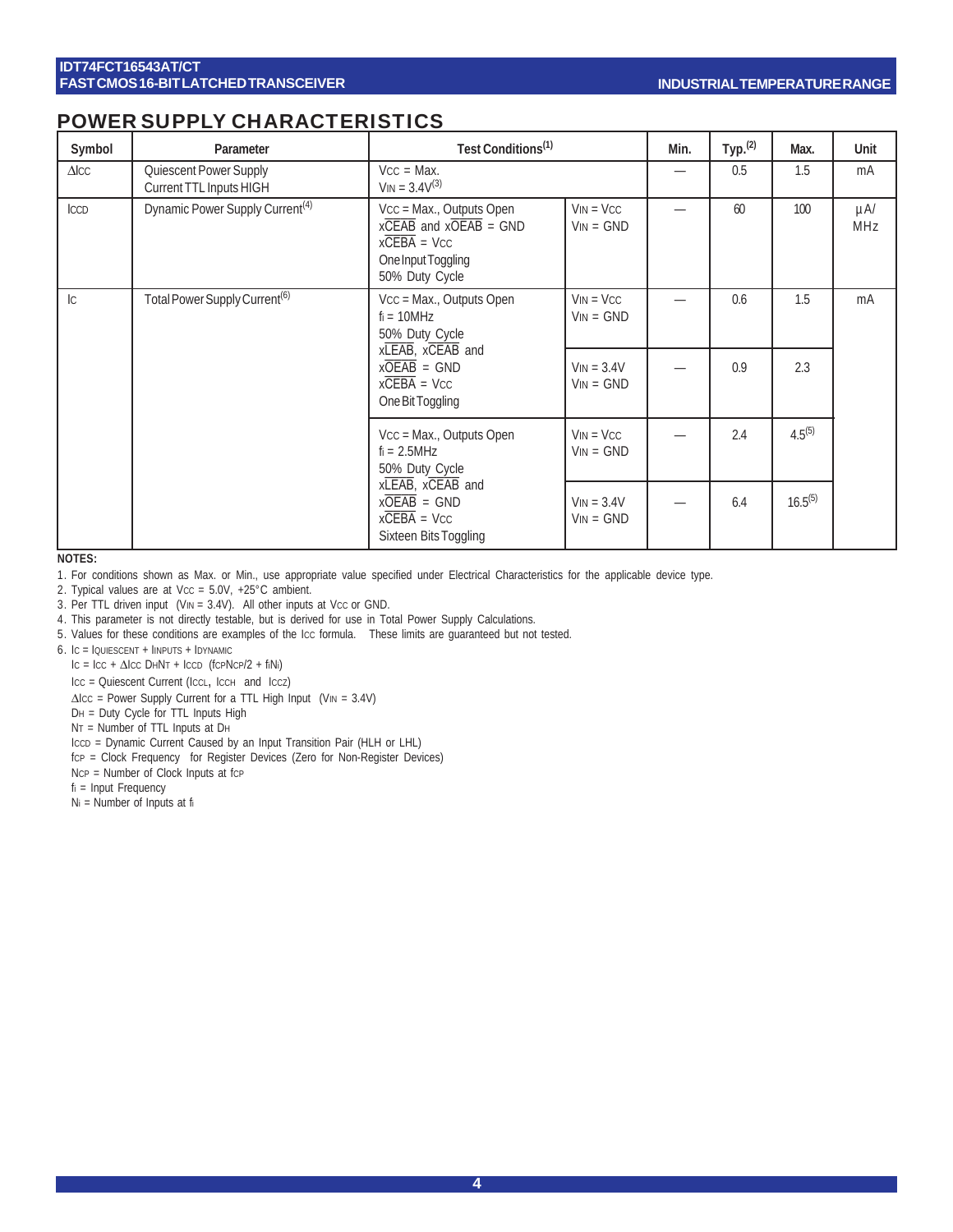## SWITCHING CHARACTERISTICS OVER OPERATING RANGE

|                  |                                |                          | 74FCT16543AT        |      |                    | 74FCT16543CT |      |
|------------------|--------------------------------|--------------------------|---------------------|------|--------------------|--------------|------|
| Symbol           | Parameter                      | Condition <sup>(2)</sup> | Min. <sup>(2)</sup> | Max. | Min <sup>(2)</sup> | Max.         | Unit |
| <b>tPLH</b>      | Propagation Delay              | $CL = 50pF$              | 1.5                 | 6.5  | 1.5                | 5.1          | ns   |
| <b>tPHL</b>      | TransparentMode                | $RL = 500\Omega$         |                     |      |                    |              |      |
|                  | xAx to xBx or xBx to xAx       |                          |                     |      |                    |              |      |
| <b>t</b> PLH     | Propagation Delay              |                          | 1.5                 | 8    | 1.5                | 5.6          | ns   |
| tphl             | xLEBA to xAx, xLEAB to xBx     |                          |                     |      |                    |              |      |
| t <sub>PHZ</sub> | Output Enable Time             |                          | 1.5                 | 9    | 1.5                | 7.8          | ns   |
| t <sub>PLZ</sub> | xOEBA or xOEAB to xAx or xBx   |                          |                     |      |                    |              |      |
|                  | xCEBA or xCEAB to xAx or xBx   |                          |                     |      |                    |              |      |
| tpzh             | Output Disable Time            |                          | 1.5                 | 7.5  | 1.5                | 6.5          | ns   |
| tpzl             | xOEBA or xOEAB to xAx or xBx   |                          |                     |      |                    |              |      |
|                  | xCEBA or xCEAB to xAx or xBx   |                          |                     |      |                    |              |      |
| tsu              | Set-up Time HIGH or LOW        |                          | $\overline{2}$      |      | $\overline{2}$     |              | ns   |
|                  | xAx or xBx to xLEAB or xLEBA   |                          |                     |      |                    |              |      |
| н                | Hold Time HIGH or LOW          |                          | $\overline{2}$      |      | $\overline{2}$     |              | ns   |
|                  | xAx or xBx to xLEAB or xLEBA   |                          |                     |      |                    |              |      |
| tw               | xLEAB or xLEBA Pulse Width LOW |                          | 4                   |      | 4                  | —            | ns   |
| $t$ SK $(o)$     | Output Skew <sup>(3)</sup>     |                          |                     | 0.5  |                    | 0.5          | ns   |

**NOTES:**

1. See test circuit and waveforms.

2. Minimum limits are guaranteed but not tested.

3. Skew between any two outputs, of the same package, switching in the same direction. This parameter is guaranteed by design.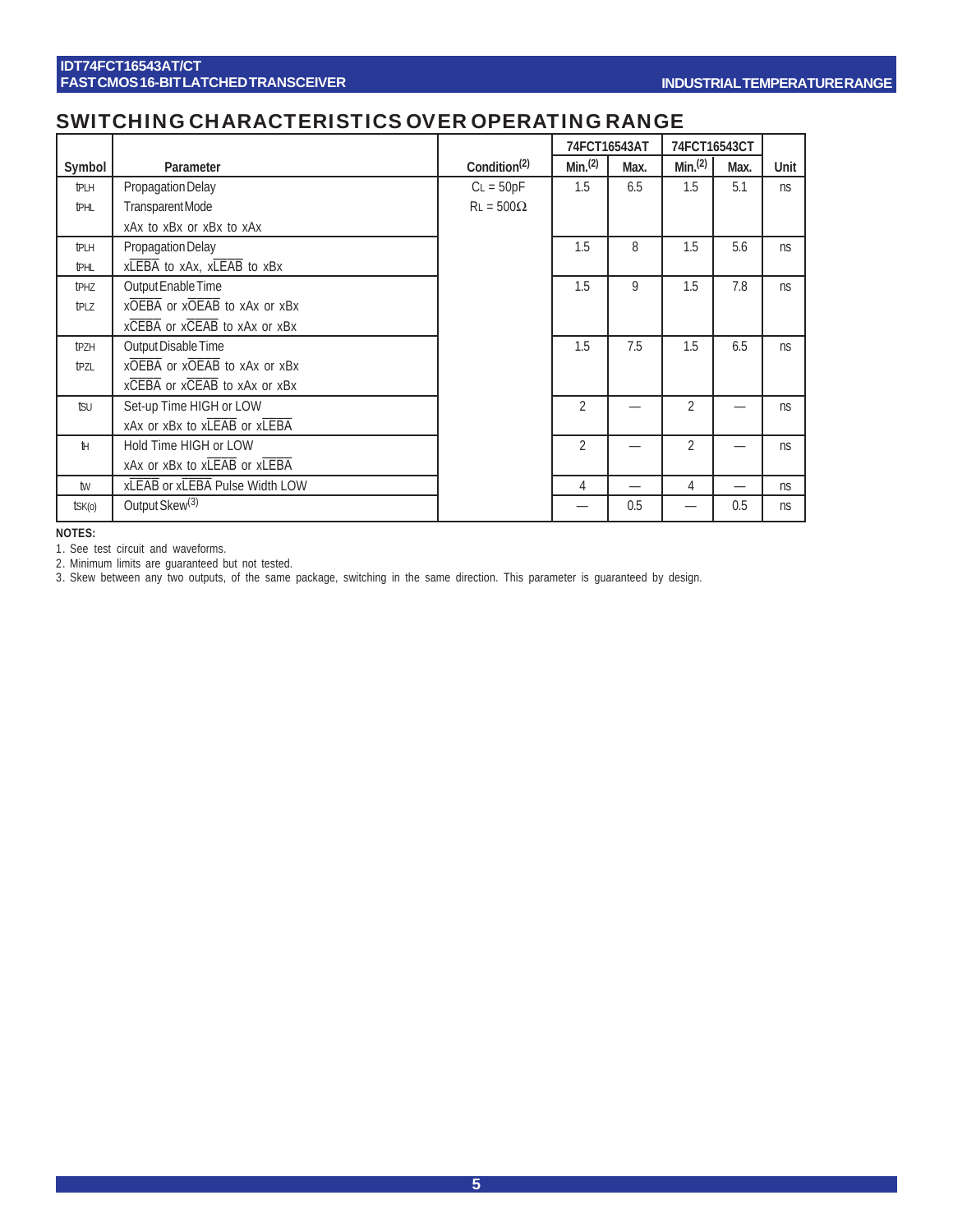### TEST CIRCUITS AND WAVEFORMS



#### *Test Circuits for All Outputs*



#### *Set-up, Hold, and Release Times*



*Propagation Delay*

## SWITCH POSITION

| Test                                    | Switch |
|-----------------------------------------|--------|
| Open Drain<br>Disable Low<br>Enable Low | Closed |
| All Other Tests                         | Open   |

#### **DEFINITIONS:**

CL = Load capacitance: includes jig and probe capacitance.

 $RT =$  Termination resistance: should be equal to Zout of the Pulse Generator.



*Pulse Width*



#### *Enable and Disable Times*

#### **NOTES:**

- 1. Diagram shown for input Control Enable-LOW and input Control Disable-HIGH.
- 2. Pulse Generator for All Pulses: Rate  $\leq$  1.0MHz; tr  $\leq$  2.5ns; tr  $\leq$  2.5ns.